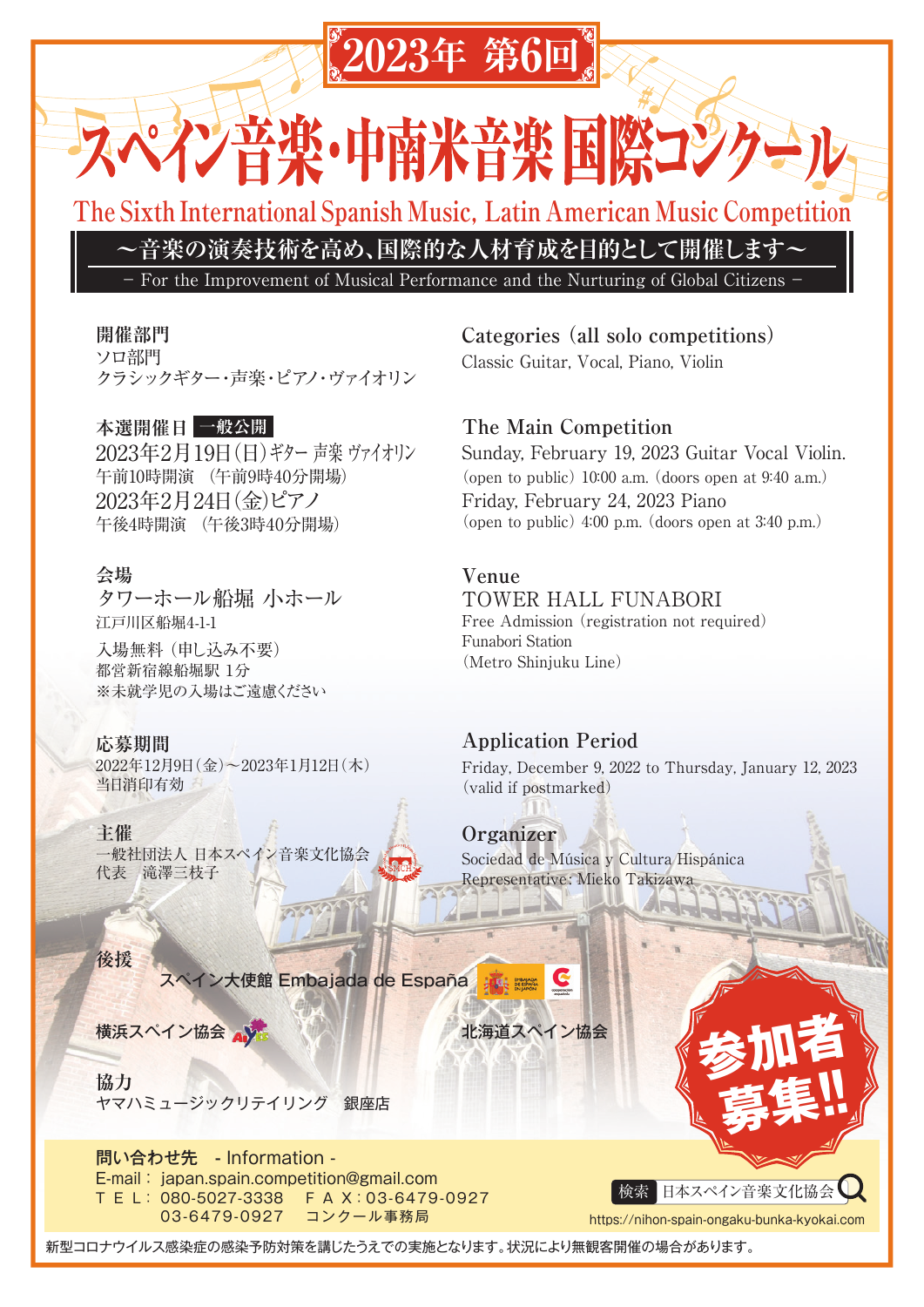#### **開催部門**

ソロ部門:クラシックギター・声楽・ピアノ・ヴァイオリン

#### **応募期間**

2022年12月9日(金)~2023年1月12日(木)⦆当日消印有効

#### **審査方法**

- 予選はCDに録音した音源審査 合否は2023年1月20日(金)までに郵送で知らせる ● 本選は2023年2月19日(日)ギター 午前10時 声楽 午後1時30分 ヴァイオリン 午後4時 終了後 結果表彰式
	- 2月24日(金)ピアノ 午後4時
	- 終了後 結果表彰式(時間は変更される場合があります) TOWER HALL船堀小ホールで公開審査
	- 結果をロビーにて公開する

#### **賞金等**

| 特別賞:スペイン往復航空券                     |        | 1名  |
|-----------------------------------|--------|-----|
| 第1位 最優秀賞:                         | 賞金10万円 | 各部門 |
| 第2位 スペイン大使賞:副賞                    | 賞金5千円  | 各部門 |
| 第3位 一般社団法人日本スペイン音楽文化協会賞 : 賞 金1万 円 |        | 各部門 |
| 入選:                               | 賞金5千円  |     |
| 伴奏嘗:                              | 賞金1万円  | 1名  |

#### **入賞特典**

- 2023年4月14日(金) タワーホール船堀小ホールにて入賞者コンサートに出演 都営新宿線 船堀駅前
- 当協会主催コンサートに出演
- 海外での演奏会推薦(航空券は自費)
- コンクール実施の翌年度以降5年の間に、入賞者がリサイ タルを行う場合、1回に限り日本スペイン音楽文化協会が 共催し、ホール使用料を半額支援し、(上限有り、附属設備等 使用料は除く)広報協力を行います
- 審査委員長 滝澤三枝子
- 副 委 員 長 富川 勝智

#### 審 査 員

#### ピアノ 滝澤三枝子 (元 国立音大講師 聖パウロ国際大学特任教授) 廻 由美子 (桐朋学園大学教授) 安田 正昭 (上野学園大学准教授) ラファエル・ゲーラ (2008年度 フェリス女学院大客員教授) 神代 麻子 (東京音大講師) 声楽 須永 尚子 (洗足学園音大客員教授) 濱田 吾愛 (東京芸術大学非常勤講師) 小山陽二郎 (昭和音大講師) 村中 朋見 (声楽家) ギター 富川 勝智 (洗足学園音大講師) 坪川真理子 (桐朋学園芸術短大講師) 東 隆幸 (ギタリスト)

### ヴァイオリン 荒井 雅至 (元 東京学芸大、国立音大講師) 細谷 勇旗 (ヴァイオリニスト) 佐藤 久成 (ヴァイオリニスト)

## **《コンクール内容 の Description of the Competition**

### **Categories (all solo competitions)**

Classic Guitar, Vocal, Piano, Violin

#### **Application Period**

Friday, December 9, 2022 to Thursday, January 12, 2023. (Valid if postmarked)

#### **Screening Procedure**

- ●Preliminary selections are based on recordings on CDs. The results will be notified via postal mails by Friday January 20. 2023.
- ●The main Competition will be held at TOWER HALL FUNABORI on Sunday, February 19, 2023 Guitar Vocal Violin. Friday, February 24, 2023 Piano.

The results will be announced on the day of the competition.

#### **Awards**

The Special Awards:Round-trip air ticket to Spain (1 person). The Best Performance Awards: 100,000 Yen for each categories. The Spanish Ambassador Awards: 5,000 Yen for each categories. Sociedad de Música y Cultura Hispánica Awards 10,000 Yen for each categories. The forth ranke Awards 5,000 Yen.

The Accompanists Awards: 10,000 Yen (1 person).

#### **Other Privileges**

- ●Recommendation for overseas performance (airfare not included)
- ●Participation in the Awardees concert on Friday, April 14, 2023 at TOWER HALL FUNABORI
- ●Participation in a concert organized by Sociedad de Música y Cultura Hispánica.

#### **Jury**

Chief Juror:Mieko Takizawa Vice Chief Juror:Masatomo Tomikawa

| Piano: Mieko Takizawa     |
|---------------------------|
| Yumiko Meguri             |
| Masaaki Yasuda            |
| Rafael Guerra             |
|                           |
| Asako Kumashiro           |
| Vocal: Naoko Sunaga       |
| Wakana Hamada             |
| Yojiro Oyama              |
| Tomomi Muranaka           |
| Guitar: Masatomo Tomikawa |
| Mariko Tsubokawa          |
| Takayuki Azuma            |
| Violin: Masanori Arai     |
| Yuuki Hosoya              |
| Hisaya Sato               |

## **加資格 Eligibility for participation**

- ・居住地 国籍を問わない
- ・全部門年齢制限なし
- ・People of all nationality and places of residence are welcome to apply for all competition categories.
- ・People of all ages are eligible for all competition categories.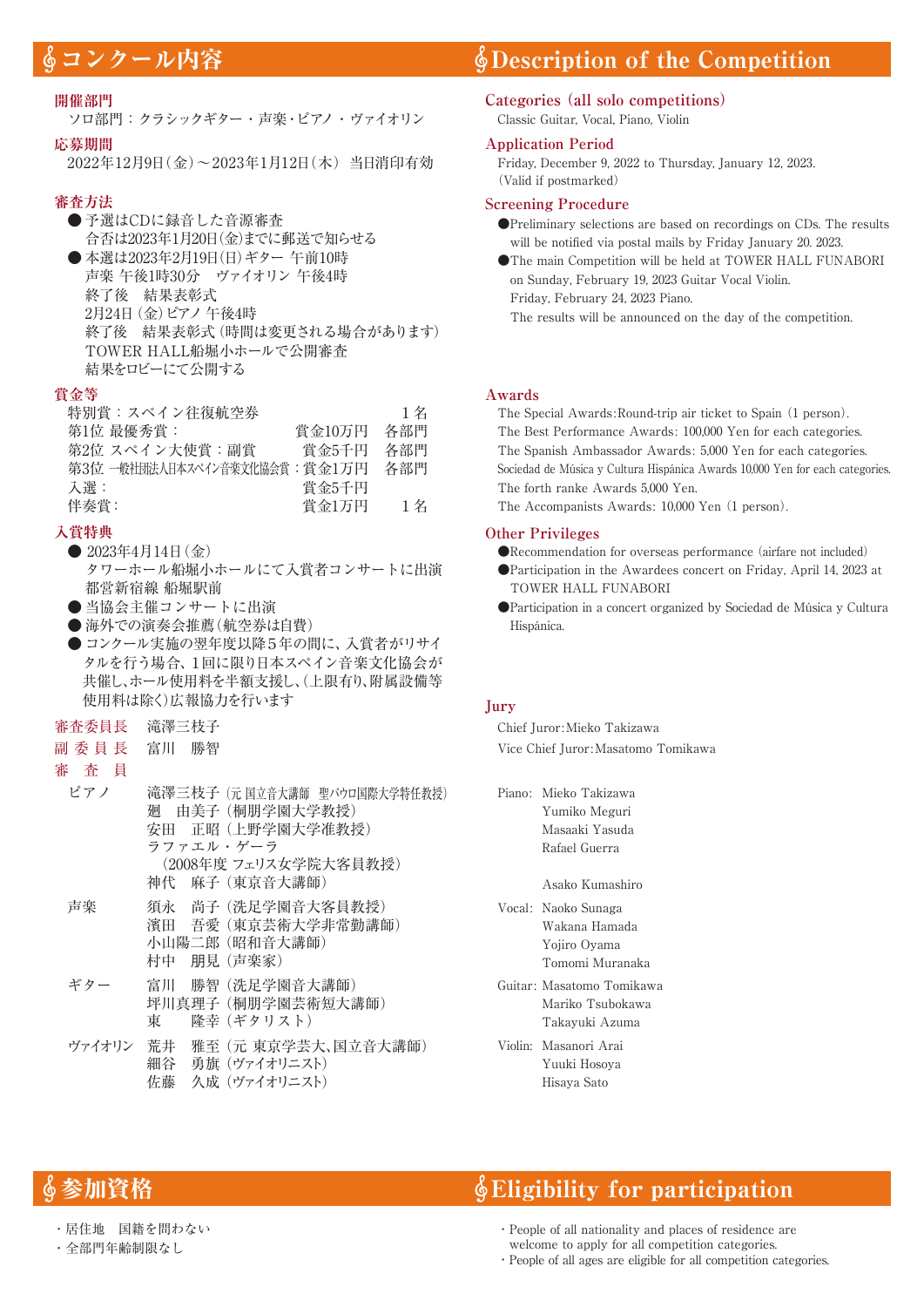|                                                                                                                                                                                                                         | <b>Assigned Pieces</b>                                                                                                                                                                                                                                                                                                                                                                                                                                                                                                                                                                                                                 |                                                                                                                                                                                                                                                                                                                                                                                      |                                                                                                                |  |  |
|-------------------------------------------------------------------------------------------------------------------------------------------------------------------------------------------------------------------------|----------------------------------------------------------------------------------------------------------------------------------------------------------------------------------------------------------------------------------------------------------------------------------------------------------------------------------------------------------------------------------------------------------------------------------------------------------------------------------------------------------------------------------------------------------------------------------------------------------------------------------------|--------------------------------------------------------------------------------------------------------------------------------------------------------------------------------------------------------------------------------------------------------------------------------------------------------------------------------------------------------------------------------------|----------------------------------------------------------------------------------------------------------------|--|--|
| ギター部門                                                                                                                                                                                                                   | Guitar                                                                                                                                                                                                                                                                                                                                                                                                                                                                                                                                                                                                                                 |                                                                                                                                                                                                                                                                                                                                                                                      |                                                                                                                |  |  |
| ブローウェル作曲<br>「シンプルエチュード」より3番4番<br>■予選<br>1 タレガ作曲「プレリュード」より1番から5番までの任意の1曲<br>■本選<br>② 自由曲 タレガの作品以外のスペイン作品<br>①、②を演奏する (10分~16分以内 編曲作品可)<br>声楽部門                                                                           | $\blacksquare$ Main Competition: (1)F. Tárrega Preludio                                                                                                                                                                                                                                                                                                                                                                                                                                                                                                                                                                                | Preliminary Selection: L. Brouwer Estudios sencillos No.3 No.4<br>Choose one piece from $No.1 \sim No.5$<br>2) Free selection by a Spanish composer<br>Perform (1) and (2) (10-16 min.; arranged pieces acceptable)                                                                                                                                                                  |                                                                                                                |  |  |
| 自由曲1曲(時間制限なし)スペイン作曲家の作品(サルスエラ除く)<br>■予選                                                                                                                                                                                 | Vocal                                                                                                                                                                                                                                                                                                                                                                                                                                                                                                                                                                                                                                  | <b>Preliminary Selection:</b> One piece of free selection (no time limit)                                                                                                                                                                                                                                                                                                            |                                                                                                                |  |  |
| (1) ファリャ作曲の声楽作品から1曲<br>■本選<br>② 自由曲 ファリャの作品以外のスペイン作曲家1曲以上<br>中南米作曲家の作品可(オペラ・サルスエラも可)<br>①、②を原語で演奏する (10分~12分以内)                                                                                                         | Main Competition:                                                                                                                                                                                                                                                                                                                                                                                                                                                                                                                                                                                                                      | by a Spanish composer (except Zarzuela)<br>$(1)$ M, de Falla Canciones (choose one piece)<br>$(2)$ Free selection<br>Latin American composer acceptable<br>Perform $(1, 2)$ in the original language $(10-12 \text{ min.})$                                                                                                                                                          | (except the pieces by M. de Falla choose one piese or more)<br>by a Spanish composer Opera Zarzuela acceptable |  |  |
| ピアノ部門                                                                                                                                                                                                                   | Piano                                                                                                                                                                                                                                                                                                                                                                                                                                                                                                                                                                                                                                  |                                                                                                                                                                                                                                                                                                                                                                                      |                                                                                                                |  |  |
| アルベニス作曲「セビーリャ」スペイン組曲Op.47-3<br>■予選<br>1) グラナドス作曲「ゴイェスカス」より1曲以上<br>■本選<br>② アルベニス作曲「イベリア」より2曲<br>(3) 12以外のスペイン作曲家の作品1曲以上<br>レクオーナ ヴィラ=ロボス ポンセ ヒナステラ可<br>(1)②③より選択して演奏する(10分~16分以内)                                       |                                                                                                                                                                                                                                                                                                                                                                                                                                                                                                                                                                                                                                        | Preliminary Selection: I. Albéniz [Sevilla ] Suite Española Op.47-3<br><b>Main Competition:</b> (1) E. Granados $\lceil GOYESCAS \rceil$ (choose one piese or more)<br>$(2)$ I. Albéniz [IBERIA] (choose two pieces)<br>$(3)$ Free selection (except the pieces $(1)$ and $(2)$ choose<br>one piece or more) by a Spanish composer<br>Choose one piece from $(1,2,3)(10\sim 16$ min) | E. Lecuona Villa-Lobos M. Ponce A. Ginastera acceptable                                                        |  |  |
| ヴァイオリン部門                                                                                                                                                                                                                | Violin                                                                                                                                                                                                                                                                                                                                                                                                                                                                                                                                                                                                                                 |                                                                                                                                                                                                                                                                                                                                                                                      |                                                                                                                |  |  |
| ラロ作曲「スペイン交響曲」Op.21より第1楽章<br>■予選<br>① サラサーテ作曲 バスク奇想曲 Op.24<br>■本選<br>2 2 a.ファリャ作曲 (コハンスキー編)「スペイン民謡組曲」より<br>ムーア人の織物、ホタ、カンシオン、ポロの4曲を演奏する<br><b>5.ラロ作曲「スペイン交響曲Op.21」より任意の2つの楽章</b><br>(a).(b).より選択<br>第1楽章を除く<br>(1)、②を演奏する | Preliminary Selection: E. Lalo [Symphonie espagnole] Op.21 I movement<br>Main Competition: $(1)$ P. de. Sarasate Caprice basque Op.24<br>$(2)$ (a)M, de Falla (P, kochanski arr) Suite populaire<br>espgnole perform El Paño Moruno<br>Jota Canción Polo<br><b>(b)E.</b> Lalo Symphonie espagnole Op.21 2 Any<br>movement (except I movement)<br>choose one piece from $(a)(b)$<br>Perform $(1,2)$                                                                                                                                                                                                                                     |                                                                                                                                                                                                                                                                                                                                                                                      |                                                                                                                |  |  |
| ∮ 全部門<br>洋意事項                                                                                                                                                                                                           |                                                                                                                                                                                                                                                                                                                                                                                                                                                                                                                                                                                                                                        | <b>§Notes for all competition categories</b>                                                                                                                                                                                                                                                                                                                                         |                                                                                                                |  |  |
| ●当コンクール入賞歴のある方は予選を免除する<br>●予選曲は本選曲と重複不可<br>●本選の自由曲は、複数の作曲家、複数曲可<br>●出版済の楽譜による<br>●本選は暗譜で演奏する<br>●演奏の制限時間の不足 超過は減点になる場合があります<br>ギターの足置きは各自持参する                                                                           | • If a participant was an awardee in the past International Spanish Music<br>Competition, he/she is exempted from the preliminary competition<br>• The pieces played for the preliminary competition and the main<br>competition have to be different.<br>• Free selection in the main competition can be selected from multiple composers/pieces.<br>• The scores have to be already published.<br>$\bullet$ In the main competition, the participants need to play by memory.                                                                                                                                                        |                                                                                                                                                                                                                                                                                                                                                                                      |                                                                                                                |  |  |
| ∮申込方法                                                                                                                                                                                                                   |                                                                                                                                                                                                                                                                                                                                                                                                                                                                                                                                                                                                                                        | <b><i>§</i> Application Procedure</b>                                                                                                                                                                                                                                                                                                                                                |                                                                                                                |  |  |
| ①予選審査のCDに氏名、曲名、作曲者を明記<br>※CDは返却しません<br>②申込書 (ホームページよりダウンロードできます)<br>3参加料振込み受領書コピー<br>上記①、②、③を郵送下さい<br>■振込先 送付先<br>●振込先 ゆうちょ銀行 00120-0-587336                                                                            | ( <i>I)CD</i> : Put your name, titles of the pieces, and the names of the composers<br>on your CD for the preliminary competition.<br>* We will not be able to return the CD to you.<br>(2) Application Form (available at the competition web site).<br>3A copy of the receipt for application fee.<br>Please send the above three items to the mailing address below.<br><b>Deposit Account and Mailing Address</b><br>Deposit Account: Japan Post Bank 00120-0-587336.<br>Nihon Spain Ongaku Bunka Kyokai<br>Mailing Address: Nihon Spain Ongaku Bunka Kyokai Competition<br>Office, 1-33-12 Tokiwadai, Itabashi-ku, Tokyo 174-0071 |                                                                                                                                                                                                                                                                                                                                                                                      |                                                                                                                |  |  |
| 日本スペイン音楽文化協会                                                                                                                                                                                                            | Intermediary Bank                                                                                                                                                                                                                                                                                                                                                                                                                                                                                                                                                                                                                      | USD: Deutsche Bank Trust<br>Company Americas NY                                                                                                                                                                                                                                                                                                                                      | EUR : Deutsche Bank AG<br>Frankfurt                                                                            |  |  |
| ●送付先 〒174-0071 東京都板橋区常盤台1-33-12<br>日本スペイン音楽文化協会コンクール事務局                                                                                                                                                                 | Intermediary Bank BIC<br>(SWIFT Code)                                                                                                                                                                                                                                                                                                                                                                                                                                                                                                                                                                                                  | USD: BKTRUS33                                                                                                                                                                                                                                                                                                                                                                        | EUR: DEUTDEFF                                                                                                  |  |  |
| ■参加料                                                                                                                                                                                                                    | Beneficiary Bank                                                                                                                                                                                                                                                                                                                                                                                                                                                                                                                                                                                                                       | Japan Post Bank                                                                                                                                                                                                                                                                                                                                                                      |                                                                                                                |  |  |
| 予選: 7,000円 本選: 18,000円                                                                                                                                                                                                  | Head Office<br>Branch<br>Beneficiary Bank<br>3-2, Kasumigaseki 1-chōme, Chiyoda-Ku,                                                                                                                                                                                                                                                                                                                                                                                                                                                                                                                                                    |                                                                                                                                                                                                                                                                                                                                                                                      |                                                                                                                |  |  |
| (本選参加料振込み受領書コピーを11月20日(金)までに郵送下さい)                                                                                                                                                                                      | Address                                                                                                                                                                                                                                                                                                                                                                                                                                                                                                                                                                                                                                | Tokyo 100-8798, Japan                                                                                                                                                                                                                                                                                                                                                                |                                                                                                                |  |  |
|                                                                                                                                                                                                                         | Beneficiary Bank BIC<br>(SWIFT Code)                                                                                                                                                                                                                                                                                                                                                                                                                                                                                                                                                                                                   | JPPSJPJ1                                                                                                                                                                                                                                                                                                                                                                             |                                                                                                                |  |  |
|                                                                                                                                                                                                                         | Beneficiary Bank<br>CHIPS UID                                                                                                                                                                                                                                                                                                                                                                                                                                                                                                                                                                                                          | 427593                                                                                                                                                                                                                                                                                                                                                                               |                                                                                                                |  |  |
|                                                                                                                                                                                                                         | <b>Application Fee</b><br>Preliminary Selection: 7,000 Yen                                                                                                                                                                                                                                                                                                                                                                                                                                                                                                                                                                             |                                                                                                                                                                                                                                                                                                                                                                                      | Main Competition: 18,000 Yen                                                                                   |  |  |
| ∙の他                                                                                                                                                                                                                     | $\&$ Other                                                                                                                                                                                                                                                                                                                                                                                                                                                                                                                                                                                                                             |                                                                                                                                                                                                                                                                                                                                                                                      |                                                                                                                |  |  |

- ●出演順は主催者が抽選で決定する
- やむを得ず棄権する場合は速やかにコンクール事務局
- 080-5027-3338 / 03-3558-3563 に連絡して下さい
- 演奏曲目を提出後に変更する事はできません
- ●申し込み後の参加辞退については参加料の返却はできません

● The order of performances will be determined by the organizer. ● When you decide to default, please notify the organizer at the following

- phone numbers: 080 5027- 3338 /81-3 3558 3563
	- You cannot change scores after application.
	- We cannot refund the application fee in case of self-cancellation by the participant.